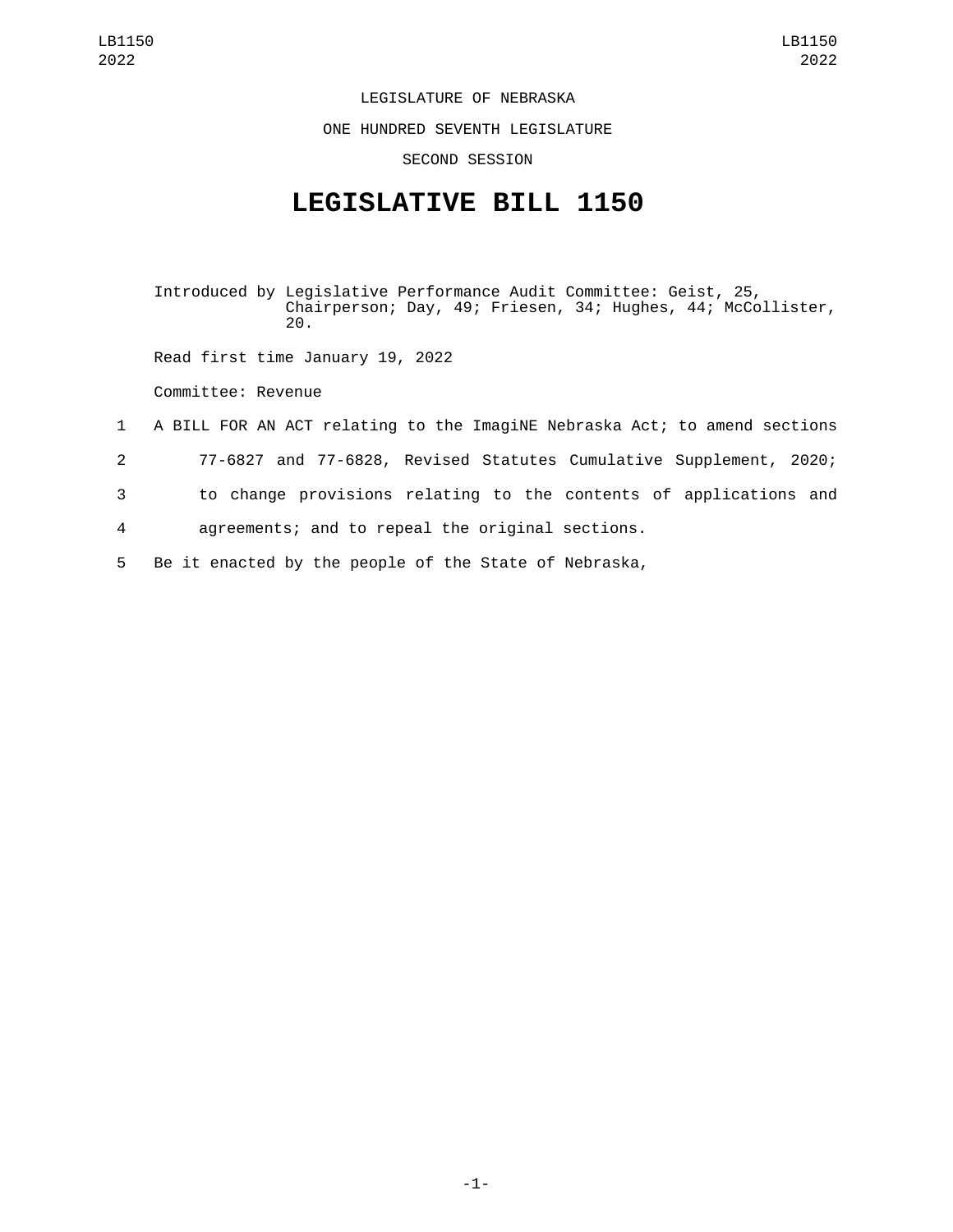Section 1. Section 77-6827, Revised Statutes Cumulative Supplement, 2 2020, is amended to read:

 77-6827 (1) In order to utilize the incentives allowed in the ImagiNE Nebraska Act, the taxpayer shall file an application with the director, on a form developed by the director, requesting an agreement.

(2) The application shall:6

(a) Identify the taxpayer applying for incentives;

 (b) Identify all locations sought to be within the agreement and the reason each such location constitutes or is expected to constitute a 10 qualified location;

 (c) State the estimated, projected amount of new investment and the 12 estimated, projected number of new employees;

 (d) Identify the required levels of employment and investment for the various incentives listed within section 77-6831 that will govern the agreement. The taxpayer may identify different levels of employment and investment until the first December 31 following the end of the ramp-up period on a form approved by the director. The identified levels of employment and investment will govern all years covered under the 19 agreement;

 (e) Identify whether the agreement is for a single qualified location, all qualified locations within a county, all qualified locations in more than one county, or all qualified locations within the 23 state;

 (f) State whether locations in other states were seriously considered for relocation or expansion of the taxpayer's business. If other locations were considered, the application shall also state if incentives were offered by such other states. If incentives were offered by other states, the application shall also state if they were 29 considered;

 (g) Provide the most recent taxable valuations and levy rates for 31 all qualified locations;

-2-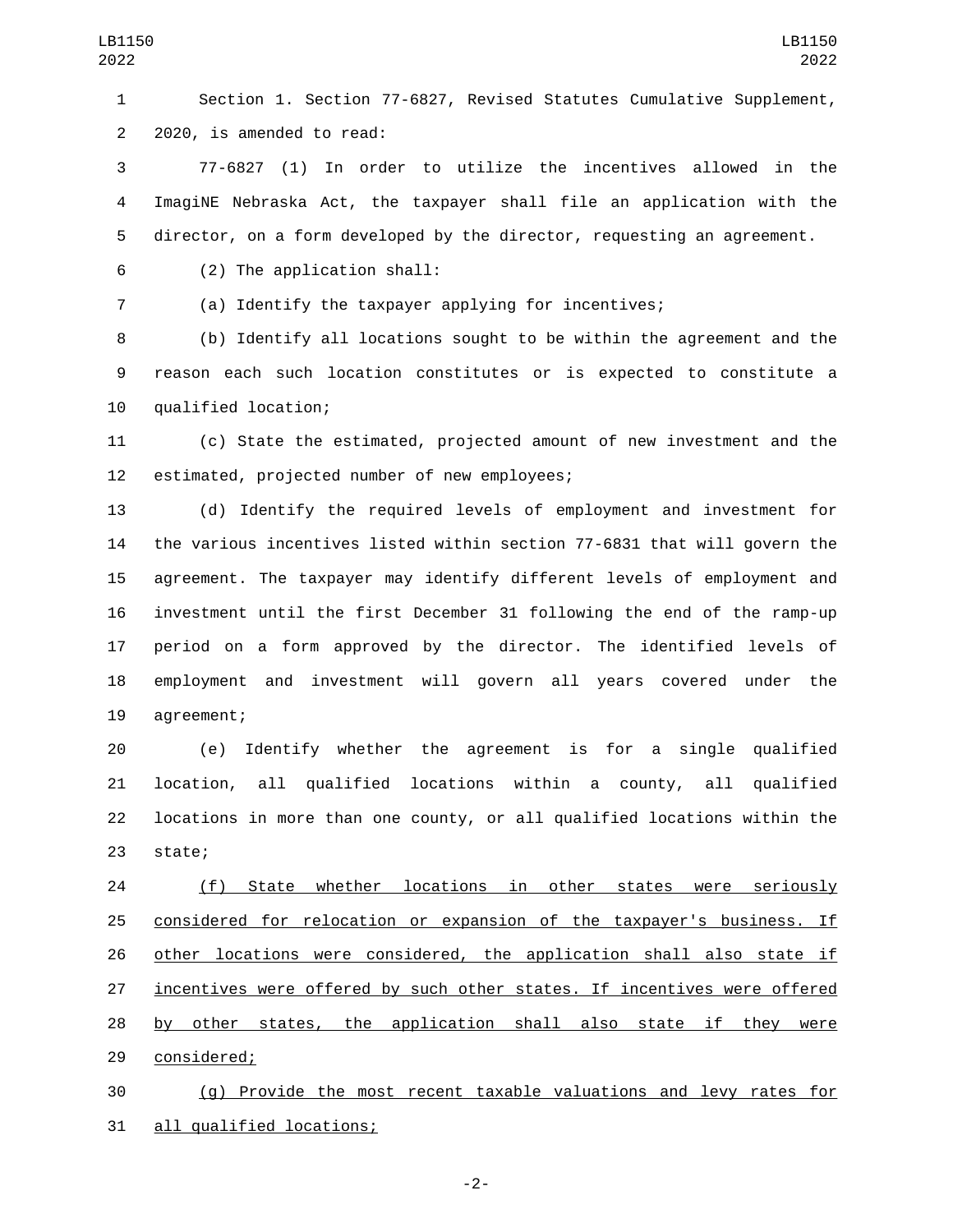(h) (f) Acknowledge that the taxpayer understands the requirements for offering health coverage, and for reporting the value of such coverage, as specified in the ImagiNE Nebraska Act;

 (i) (g) Acknowledge that the taxpayer does not violate any state or federal law against discrimination;5

 (j) (h) Acknowledge that the taxpayer understands the requirements for providing a sufficient package of benefits to its employees as 8 specified in the ImagiNE Nebraska Act; and

9 (k)  $\leftarrow{4}$  Contain a nonrefundable application fee of five thousand dollars. The fee shall be remitted to the State Treasurer for credit to 11 the Nebraska Incentives Fund.

 (3) An application must be complete to establish the date of the application. An application shall be considered complete once it contains the items listed in subsection (2) of this section.

 (4) Once satisfied that the application is consistent with the purposes stated in the ImagiNE Nebraska Act for one or more qualified locations within this state, the director shall approve the application, subject to the base authority limitations provided in section 77-6839.

 (5) The director shall make his or her determination to approve or not approve an application within ninety days after the date of the application. If the director requests, by mail or by electronic means, additional information or clarification from the taxpayer in order to make his or her determination, such ninety-day period shall be tolled from the time the director makes the request to the time he or she receives the requested information or clarification from the taxpayer. The taxpayer and the director may also agree to extend the ninety-day period. If the director fails to make his or her determination within the prescribed ninety-day period, the application is deemed approved, subject to the base authority limitations provided in section 77-6839.

 (6) There shall be no new applications for incentives filed under this section after December 31, 2030. All complete applications filed on

-3-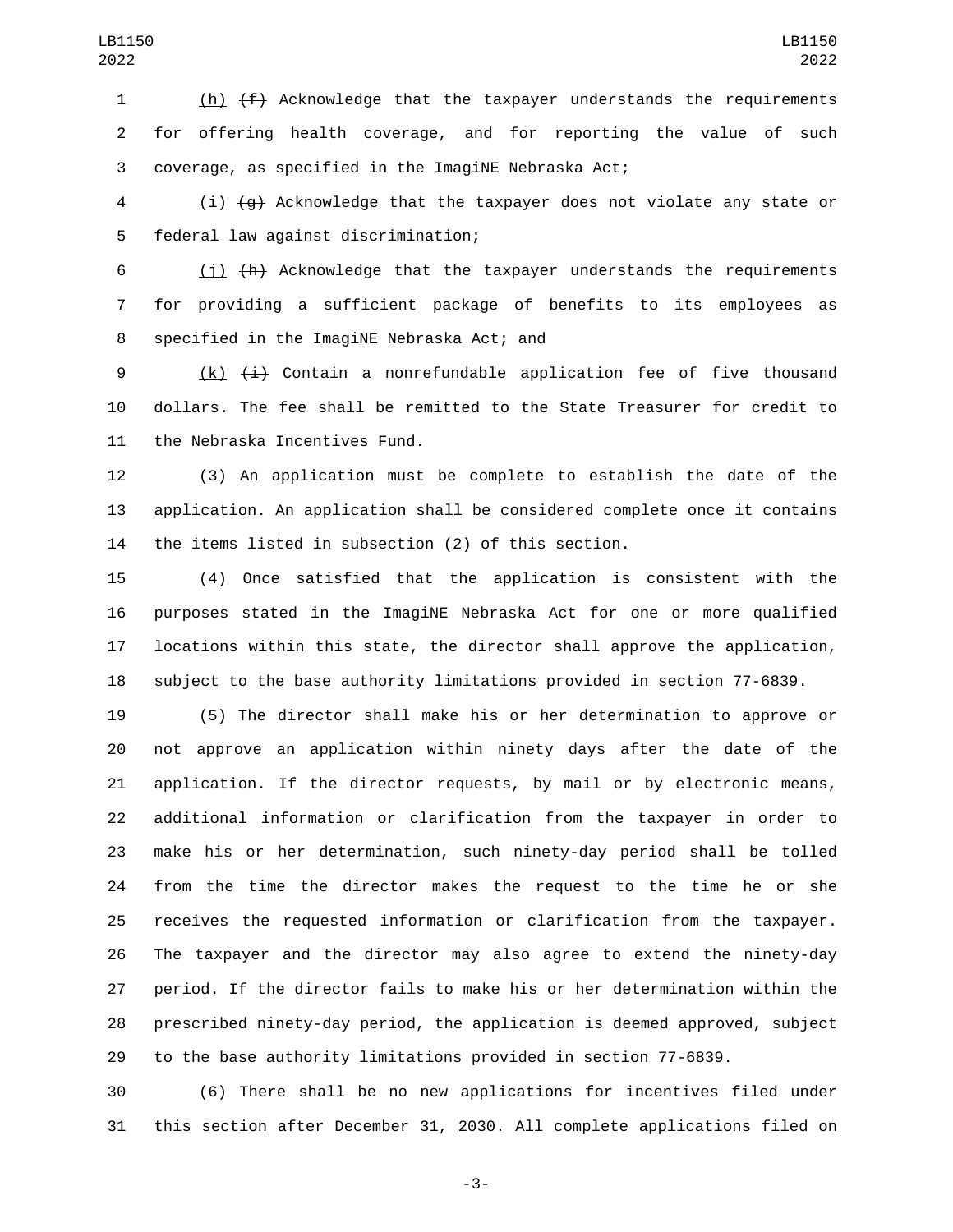or before December 31, 2030, shall be considered by the director and approved if the location or locations and taxpayer qualify for benefits, subject to the base authority limitations provided in section 77-6839. Agreements may be executed with regard to complete applications filed on or before December 31, 2030. All agreements pending, approved, or entered into before such date shall continue in full force and effect.

 Sec. 2. Section 77-6828, Revised Statutes Cumulative Supplement, 8 2020, is amended to read:

 77-6828 (1) Within ninety days after approval of the application, the director shall prepare and deliver a written agreement to the taxpayer for the taxpayer's signature. The taxpayer and the director shall enter into such written agreement. Under the agreement, the taxpayer shall agree to increase employment or investment at the qualified location or locations, report compensation, wage, and hour data at the qualified location or locations to the Department of Revenue annually, and report all qualified property at the qualified location or locations to the Department of Revenue annually. The director, on behalf of the State of Nebraska, shall agree to allow the taxpayer to use the incentives contained in the ImagiNE Nebraska Act. The application, and all supporting documentation, to the extent approved, shall be considered a part of the agreement. The agreement shall state:

 (a) The qualified location or locations. If a location or locations are to be qualified under subsection (2) of section 77-6818, the agreement must include a commitment by the taxpayer that the seventy-five percent requirement of such subsection will be met;

 (b) The type of documentation the taxpayer will need to supply to 27 support its claim for incentives under the act;

28 (c) The date the application was complete;

 (d) The E-verify number or numbers for the qualified location or locations provided by the United States Citizenship and Immigration 31 Services;

-4-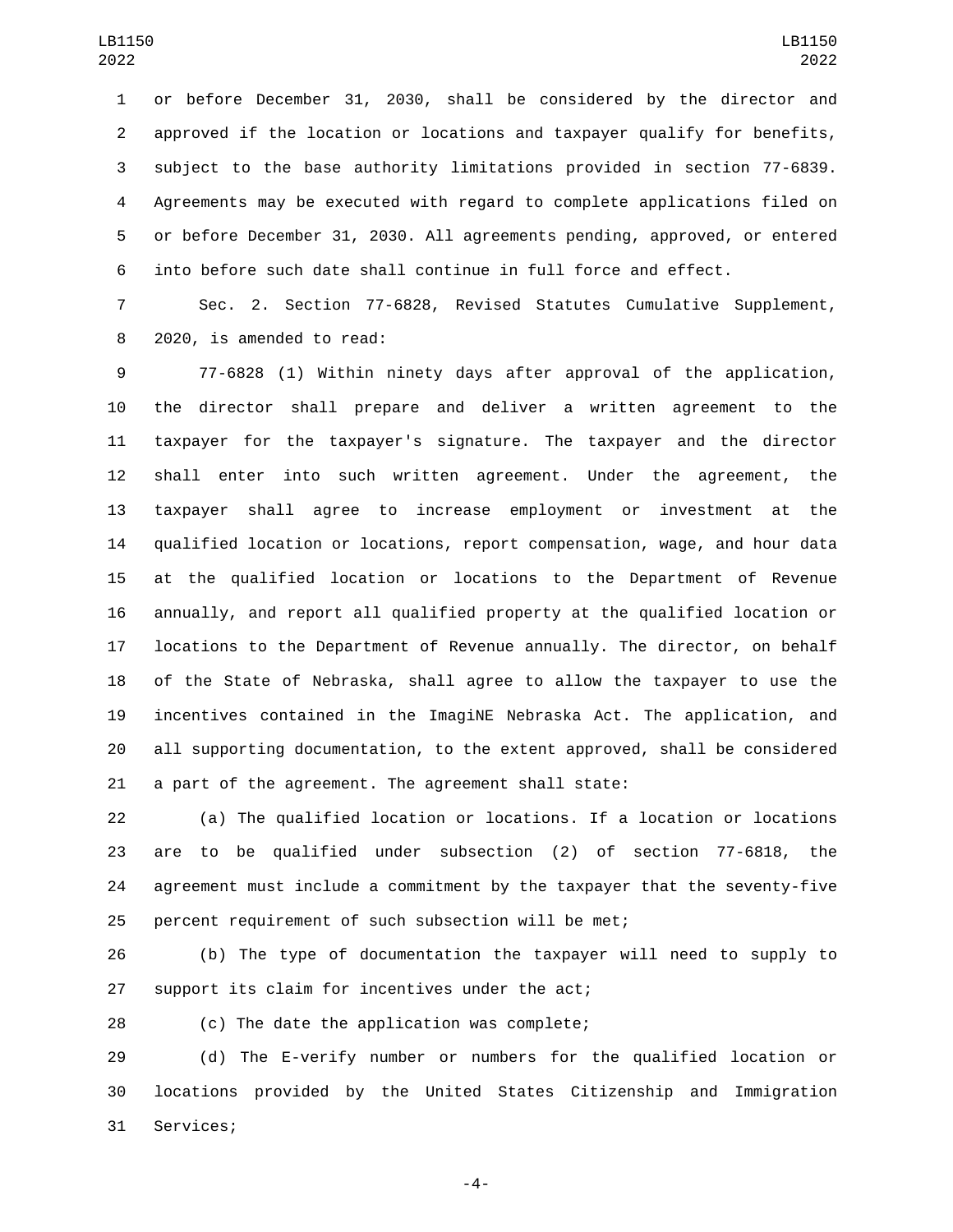(e) A requirement that the taxpayer provide any information needed by the director or the Tax Commissioner to perform their respective responsibilities under the ImagiNE Nebraska Act, in the manner specified by the director or Tax Commissioner;4

 (f) A requirement that the taxpayer provide an annually updated timetable showing the expected sales and use tax refunds and what year they are expected to be claimed, in the manner specified by the Tax Commissioner. The timetable shall include both direct refunds due to investment and credits taken as sales and use tax refunds as accurately 10 as reasonably possible;

 (g) A requirement that the taxpayer update the Tax Commissioner annually, with its income tax return or in the manner specified by the Tax Commissioner, on any changes in plans or circumstances which it reasonably expects will affect the level of new investment and number of new employees at the qualified location or locations. If the taxpayer fails to comply with this requirement, the Tax Commissioner may defer any pending incentive utilization until the taxpayer does comply;

 (h) A requirement that the taxpayer provide information regarding the value of health coverage provided to employees during the year who are not base-year employees and who are paid the required compensation as needed by the director or the Tax Commissioner to perform their respective responsibilities under the ImagiNE Nebraska Act, in the manner 23 specified by the director or Tax Commissioner;

 (i) A requirement that the taxpayer not violate any state or federal 25 law against discrimination; and

 (j) A requirement that the taxpayer offer a sufficient package of benefits to the employees employed full-time at the qualified location or locations during the year who are not base-year employees and who are paid the required compensation. If a taxpayer does not offer a sufficient package of benefits to any such employee for any year during the performance period, that employee shall not count toward the number of

-5-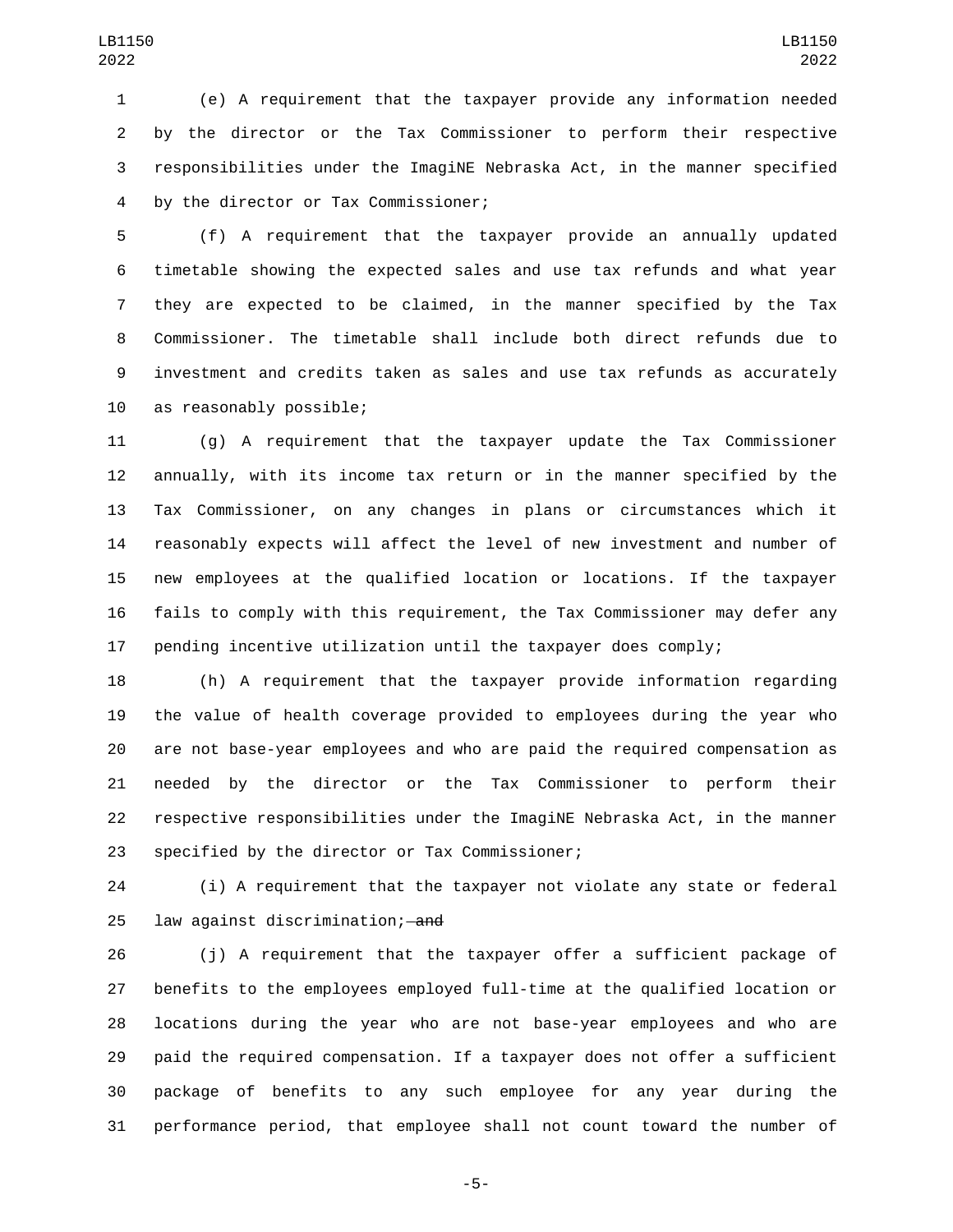new employees for such year. For purposes of this subdivision, benefits means nonwage remuneration offered to an employee, including medical and dental insurance plans, pension, retirement, and profit-sharing plans, child care services, life insurance coverage, vision insurance coverage, disability insurance coverage, and any other nonwage remuneration as determined by the director. The director may adopt and promulgate rules and regulations to specify what constitutes a sufficient package of benefits. In determining what constitutes a sufficient package of benefits, the director shall consider (i) benefit packages customarily offered in Nebraska by private employers to full-time employees, (ii) the impact of the cost of such benefits on the ability to attract new employment and investment under the ImagiNE Nebraska Act, and (iii) the costs that employees must bear to obtain benefits not offered by an 14 employer; and  $\overline{-}$ 

 (k) A requirement that the taxpayer provide the following information for the purpose of tax incentive performance audits:

 (i) The occupation code under the Standard Occupational Classification System of the federal Bureau of Labor Statistics for all employees included in the number of new employees;

 (ii) The asset class as determined under Internal Revenue Service 21 Publication 946 for all qualified property;

 (iii) If credits are used for job training pursuant to subdivision (1)(e) of section 77-6832, a program schedule of the job training 24 activities; and

 (iv) If credits are used for talent recruitment pursuant to subdivision (1)(e) of section 77-6832, the city and state where recruited employees lived when the talent recruitment activities took place.

 (2) The application, the agreement, all supporting information, and all other information reported to the director or the Tax Commissioner shall be kept confidential by the director and the Tax Commissioner, except for the name of the taxpayer, the qualified location or locations

-6-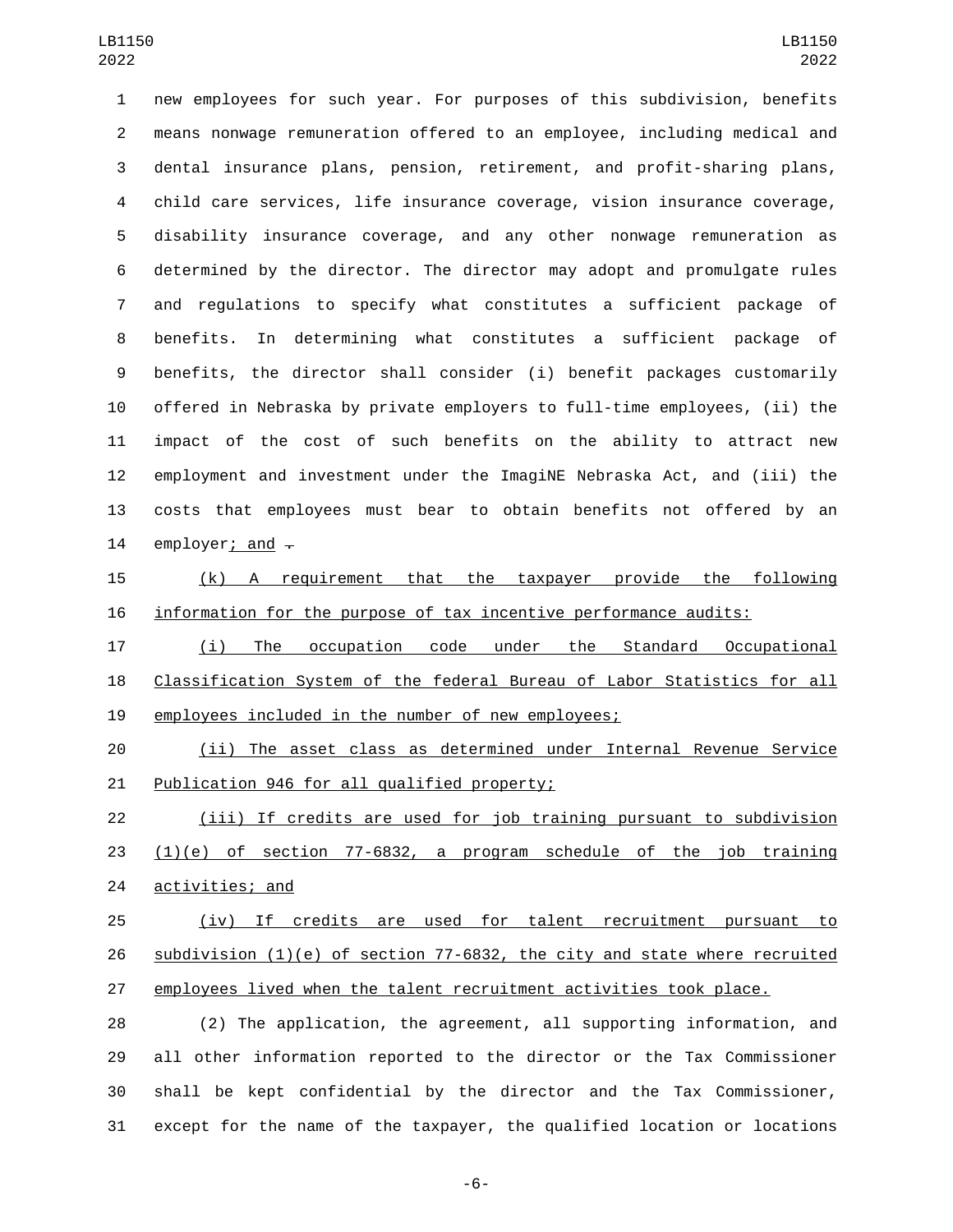in the agreement, the estimated amounts of increased employment and investment stated in the application, the date of complete application, the date the agreement was signed, and the information required to be reported by section 77-6837. The application, the agreement, and all supporting information shall be provided by the director to the Department of Revenue. The director shall disclose, to any municipalities in which project locations exist, the approval of an application and the execution of an agreement under this section. The Tax Commissioner shall also notify each municipality of the amount and taxpayer identity for each refund of local option sales and use taxes of the municipality within thirty days after the refund is allowed or approved. Disclosures shall be kept confidential by the municipality unless publicly disclosed previously by the taxpayer or by the State of Nebraska.

 (3) An agreement under the ImagiNE Nebraska Act shall have a duration of no more than fifteen years. A taxpayer with an existing agreement may apply for and receive a new agreement for any qualified location or locations that are not part of an existing agreement under the ImagiNE Nebraska Act, but cannot apply for a new agreement for a qualified location designated in an existing agreement until after the end of the performance period for the existing agreement.

 (4) The incentives contained in the ImagiNE Nebraska Act shall be in lieu of the tax credits allowed by the Nebraska Advantage Rural Development Act for any project. In computing credits under the Nebraska Advantage Rural Development Act, any investment or employment which is eligible for benefits or used in determining benefits under the ImagiNE Nebraska Act shall be subtracted from the increases computed for determining the credits under section 77-27,188. New investment or employment at a project location that results in the meeting or maintenance of the employment or investment requirements, the creation of credits, or refunds of taxes under the Nebraska Advantage Act shall not be considered new investment or employment for purposes of the ImagiNE

-7-